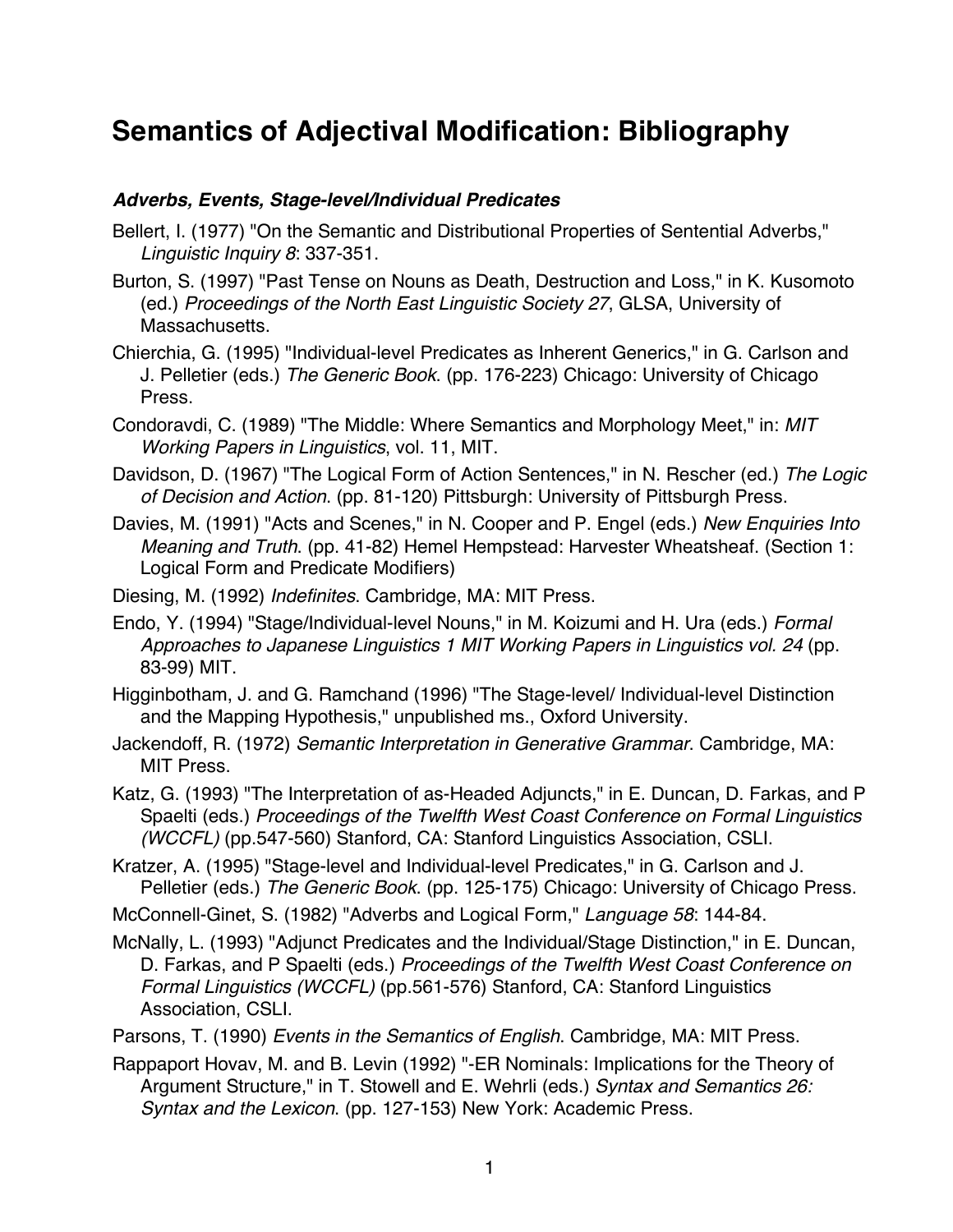#### *Noun Phrases: General*

- Abney, S. (1987) *The English Noun Phrase in its Sentential Aspect*. Ph.D. dissertation, MIT.
- Bernstein, J. (1993) *Topics in the Syntax of Nominal Structure Across Romance*. Ph.D. dissertation, City University of New York.
- Giorgi, A. and G. Longobardi (1991) *The Syntax of Noun Phrases*. Cambridge: Cambridge University Press.
- Szabolcsi, A. (1994) "Functional Categories in the Noun Phrase," in I. Kenesei (ed.) *Syntax and Semantics 27: The Syntactic Structure of Hungarian*. New York: Academic Press.
- Valois, D. (1990) *The Internal Syntax of DP*. Ph.D. dissertation, University of California, Los Angeles.

#### *Adjectives: General*

- Bailyn, J. (1994) "The Syntax and Semantics of Russian Long and Short Adjectives: an X'- Theoretic Account," in J. Toman (ed.) *Formal Approaches to Slavic Linguistics*. The Ann Arbor Meeting. (pp. 1-30) Ann Arbor, MI: Michigan Slavic Publications.
- Baker, M. (1997) "The Adjective-Verb Distinction," unpublished ms., McGill University.
- Bhatt, D.N.S (1994) *The Adjectival Category*. Amsterdam: John Benjamins Co.
- Bowers, J. "Adjectives and Adverbs in English," *Foundations of Language 13*: 529-562.
- Cinque, G. (1990) "Ergative Adjectives and the Lexical Hypothesis," *Natural Language and Linguistic Theory 8*: 1-40.
- Coates, J. "Denominal Adjectives: A Study in the Syntactic Relationship Between Modifier and Head," *Lingua 27*: 160-169.
- Corver, N. (1990) *The Syntax of Left Branch Extractions*. Ph.D. dissertation, Tilburg University.
- Corver, N. (1990) "The Internal Syntax of the Dutch Extended Adjective Projection," unpublished ms., Tilburg University.

Dixon, R. (1977) "Where Have All the Adjectives Gone?" *Studies in Language 1*: 19-80.

- Hendrick, R. (1978) "The Phrase Structure of Adjectives and Comparatives," *Linguistic Analysis 4*:255-299.
- Kester, E-P. (1996) "Adjectival Inflection and the Licensing of Empty Categories in DP," *Journal of Linguistics 32*: 57-78.
- Kester, E-P. (1996) *The Nature of Adjectival Inflection*. Ph.D. dissertation, Utrecht University.
- Kitegawa, C. and C. Ross (1982) "Prenominal Modification in Chinese and Japanese," *Linguistic Analysis 9*:19-53.
- Lindsey, G. and J. Scancarelli (1985) "Where Have All the Adjectives Come From?" *BLS 11*: 207-215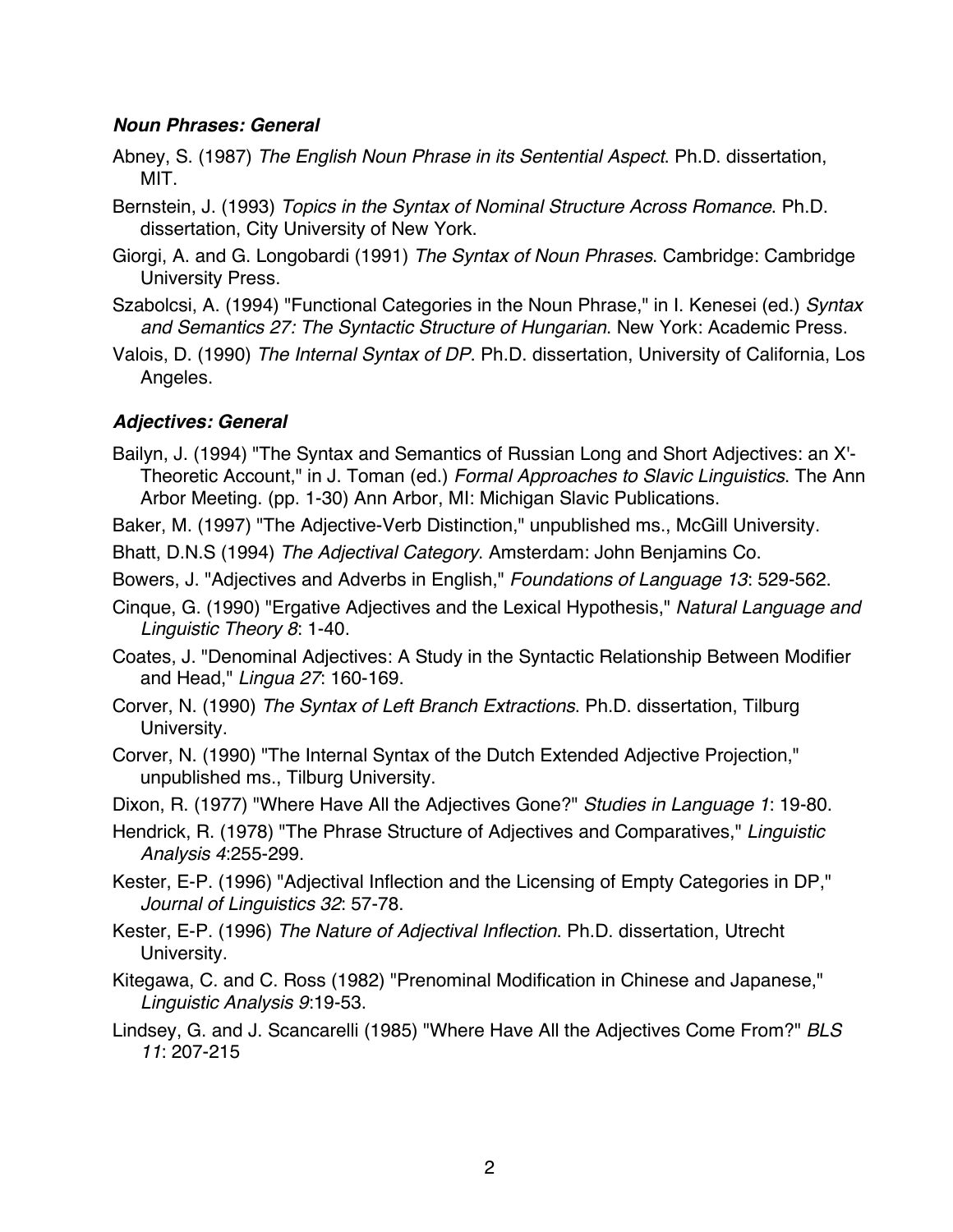- Lujan, M. (1972) "On the So-Called Neuter Article in Spanish," in J. Casagrande and B. Saciuk (eds.) *Generative Studies in the Romance Languages*. (pp.162-174) Rowley, MA: Newbury House.
- Lujan, M. (1974) "Prenominal Adjectives in Spanish Predicates," in J. Campbell, M. Goldin, and M. Wang (eds.) *Linguistic Studies in the Romance Languages*. (pp.178-188) Washington, D.C.: Georgetown University Press.
- Lujan, M. (1973) "Pre- and Postnominal Adjectives in Spanish," *Kritikkon Literarum 2*, Linguistics: 398-408.
- Lujan, M. (1979) "Adverbial Adjectives in Spanish," *Texas Linguistic Forum 15*: 143-183.
- Maling, J. "Transitive Adjectives: a Case of Categorial Reanalysis," in F. Heny and B. Richards (eds.) *Linguistic Categories 1*. (pp. 253-289) Dordrecht: D. Reidel Publishing Co.
- McConnell-Ginet, S. (1979) "On the Deep and Surface Adjective *Good*," in L. Waugh and F. van Coetsem (eds.) *Contributions to Grammatical Studies Semantics and Syntax*. (pp. 132-150) Leiden: E.J. Brill.
- Napoli, D. (1975) "A Global Agreement Phenomenon," *Linguistic Inquiry 6*: 413-435.
- Riemsdijk, H. (1983) "The Case of German Adjectives," in F. Heny and B. Richards (eds.) *Linguistic Categories 1*. (pp. 253-289) Dordrecht: D. Reidel Publishing Co.
- Ross, J. (1969) "Adjectives as Noun Phrases," in D. Reibel and S Schane (eds.) *Modern Studies in English*. (pp. 352-360) Prentice Hall.
- Stavrou, M. (1996) "Adjectives in Modern Greek: an Instance of Predication, or an Old Issue Revisited,"*Journal of Linguistics 32*: 79-112.
- Stowell, T. (1991) "Alignment of Arguments in Adjective Phrases," in S. Rothstein (ed.) *Syntax and Semantics 25: Perspectives on Phrase Structure*. (pp. 105-135) New York: Academic Press.
- Sussex, R. (1974) "The Deep Structure of Adjectives in Noun Phrases," *Journal of Linguistics 10*: 111-131.

## *Adjectives: Ordering Restrictions*

- Barkai, M. (1972) "On the Shiftability of Past Participles in English," *Linguistic Inquiry 3*: 377-378.
- Dixon, R. (1977) "Where Have All the Adjectives Gone?" *Studies in Language 1*: 19-80.
- Hetzron, R. (1978) "On the Relative Order of Adjectives," in H. Seiler (ed.) *Language Universals*. (pp. 165-184) Tuebingen: Gunter Narr Verlag.
- Sproat, R. and C. Shih (1991) "The Cross-Linguistics Distribution of Adjectival Ordering Reestrictions," in C. Georgopoulos and R. Ishihara (eds.) *Interdisciplinary Approaches to Language: Essays in Honor of S-Y Kuroda*. (pp.565-593) Dordrecht: Kluwer Academic Publishers.
- Sussex, R. (1974) "The Deep Structure of Adjectives in Noun Phrases," *Journal of Linguistics 10*: 111-131.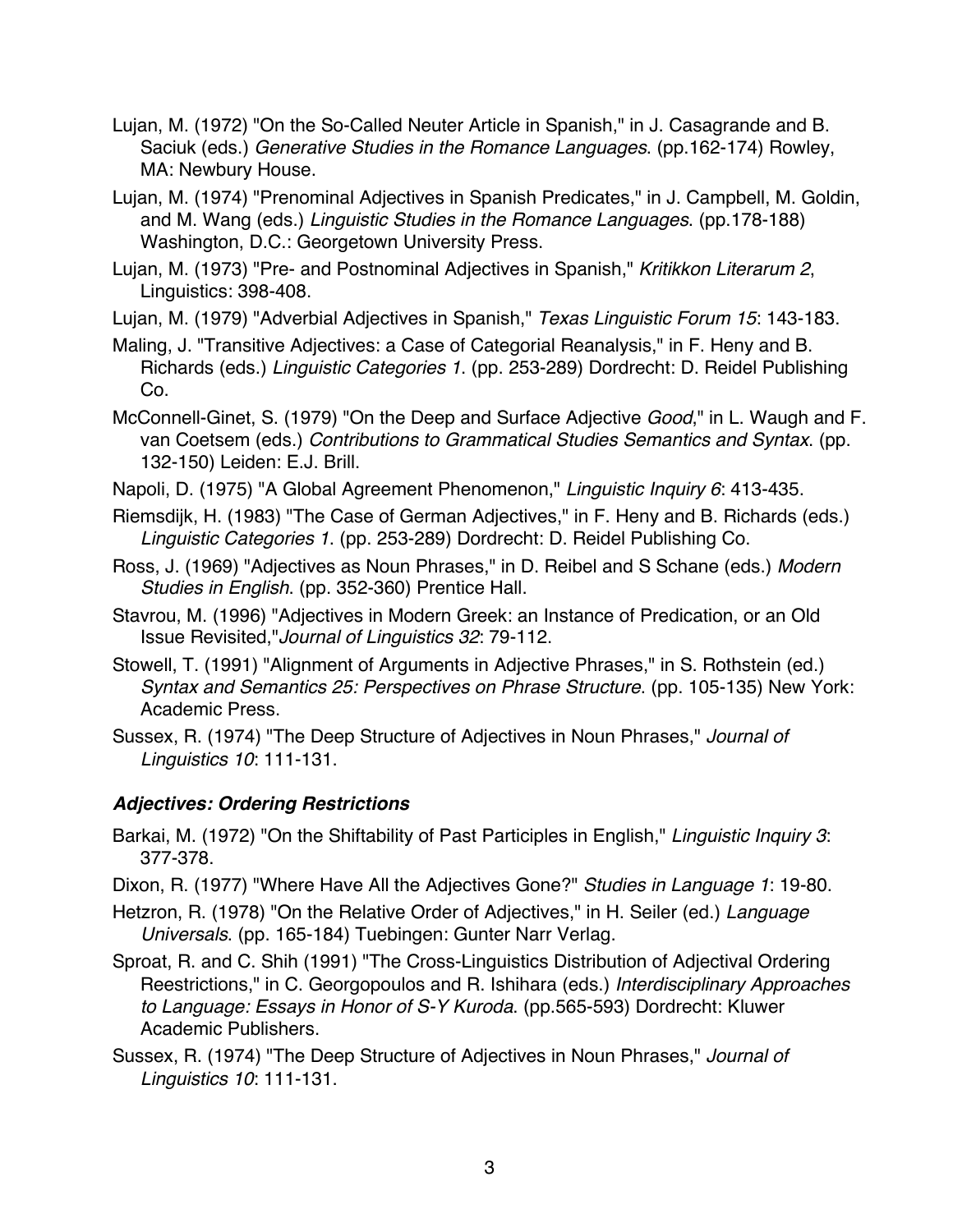### *Adjectives: Noun Modification*

Aronoff, M. "Contextuals," *Language 56*: 744-758.

- Barbiers, S. (1995) *The Syntax of Interpretation*. Ph.D. dissertation, Rijksuniversiteit Leiden. (section 4.7)
- Bernstein, J. (1995) "Adjectives and Their Complements," paper presented at the Winter Meetings of the Linguistic Society of America, New Orleans.
- Bolinger, D (1967) "Adjectives in English: Attribution and Predication", *Lingua 18*, 1-34.
- Cinque, G. (1993) "On the Evidence for Partial N Movement in the Romance DP," *University of Venice Working Papers Vol.3, n.2*. Venice: Centro Linguistico Interfaculta.
- Crisma, P. (1993) "On Adjective Placement in Romance and Germanic Event Nominals," *Rivista Di Grammatica Generativa 18*: 61-100.
- Crisma, P. (1996) "On the Configurational Nature of Adjectival Modification," in K. Zagona (ed.) *Grammatical Theory and Romance Languages (Selected Papers from the 25th LSRL)*. (pp. 59-71).
- DeGraff, M. and D. Mandelbaum (1993) "Why is My Old Friend Not Old?" in K. Beals, G. Cooke, D. Kathman, S. Kita, K-E McCillough, and D. Testen (eds.) *Papers from the 29th Regional Meeting of the Chicago Linguistics Society*. (pp.??-??) Chicago: University of Chicago.
- Dumitrescu, D. and M. Saltarelli (1996) "Two Types of Predicate Modification: Evidence From the Articulated Adjectives of Romanian," paper presented at the 26th Linguistics Symposium on Romance Languages, March 28-30, Mexico.
- Fudeman, K. (1998) "Event Marking on Adjectives in Balanta," unpublished ms. Cornell Univ.
- Kitagawa, Y, (1986) "More on Bracketing Paradoxes," *Linguistic Inquiry 17*: 177-183.
- Lamarche, J. (1991) "Problems for N-Movement to NumP," *Probus 3*: 215-236.
- Larson, R. "Olga is a Beautiful Dancer," paper presented at the Winter Meetings of the Linguistic Society of America, New Orleans.
- Mandelbaum, D. (1994) *Syntactic Conditions on Saturation*. Ph.D. dissertation, City University of New York.
- Marchand, H. (1966) "On Attributive and Predicative Derived Adjectives and Some Problems Related to Their Distrinction," *Anglia 84*: 131-149.
- Nakimi, T. (1979) "Remarks on Prenominal Adjectives and Degree Expressions in English: A Case for an Output Condition," *Studies in English Linguistics 7*: 71-85.
- Siegel, E. (1976a) Capturing the Adjective. Ph.D. dissertation, University of Massachusetts, Amherst, MA.
- Siegel, E. (1976b) "Capturing the Russian Adjective," in B. Partee (ed.) *Montague Grammar*. (pp. 293-309) New York: Academic Press.
- Sleeman, P. (1996) *Licensing Empty Nouns in French*. Ph.D. dissertation, University of Amsterdam.
- Svenonius, P. (1994) "On the Structural Location of the Attributive Adjective," in E. Duncan,